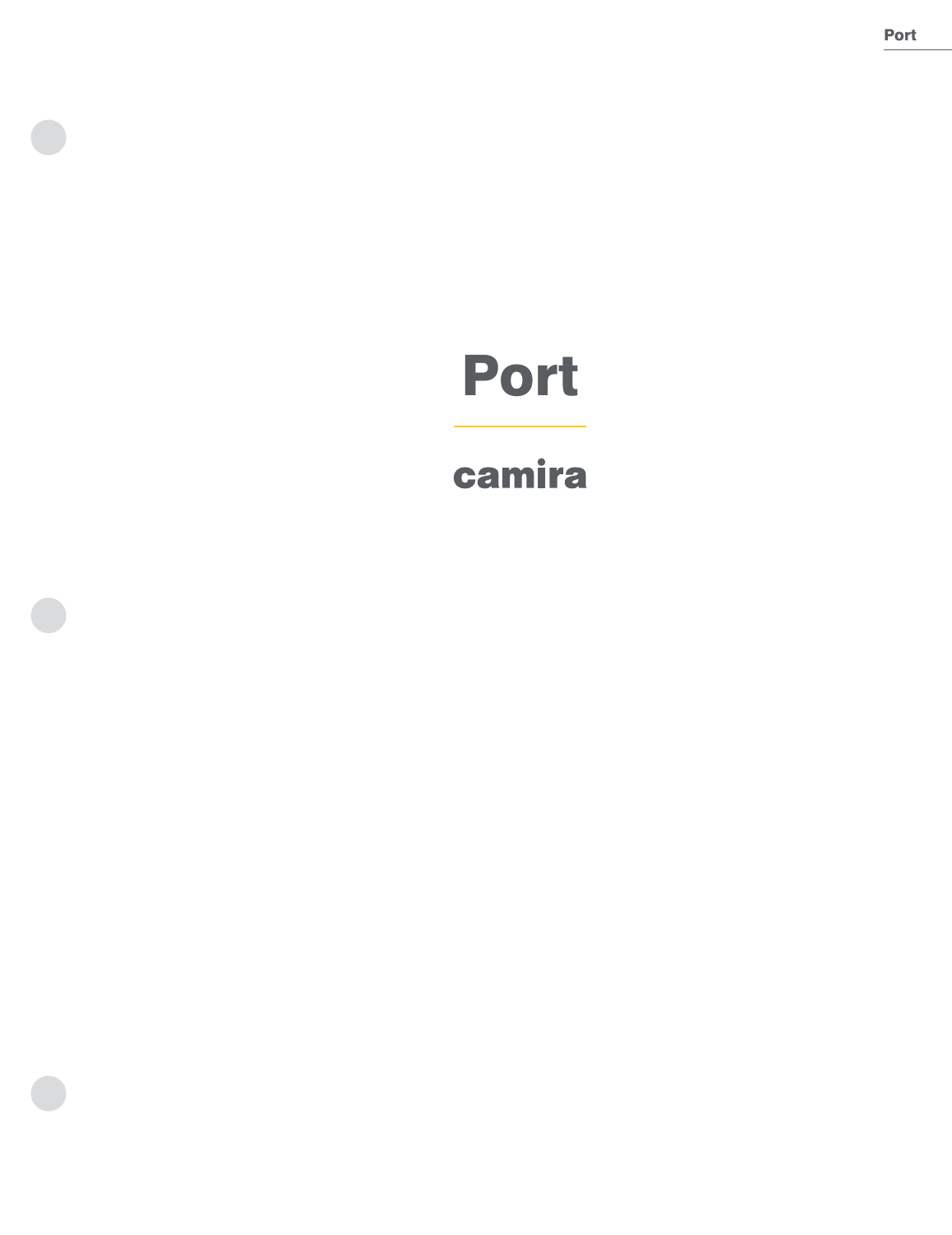

Boyne POT07



Bay POT09



Alpena POT10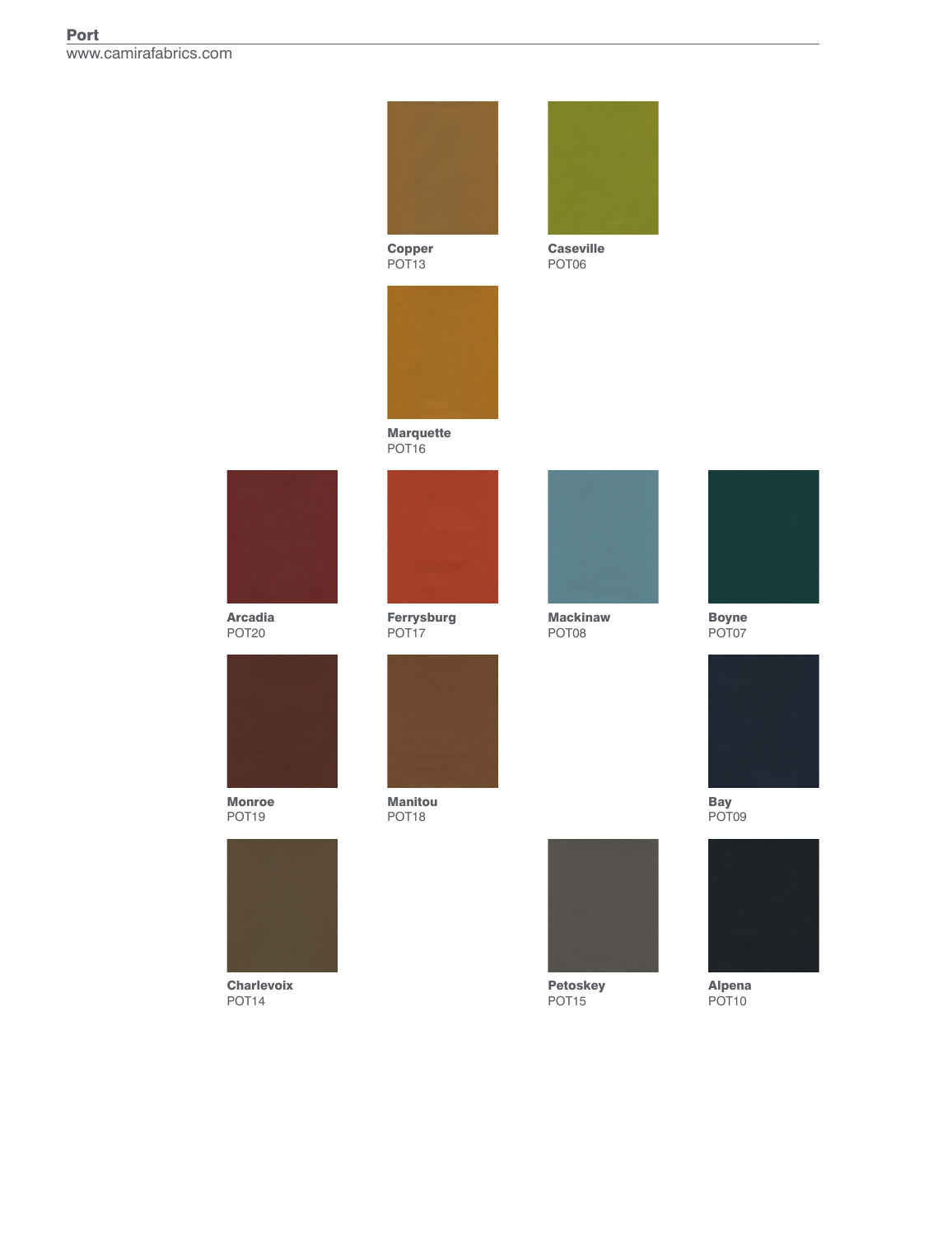Photographic fabric scans are not color accurate. Always request actual fabric samples before ordering.



POT11



Leland POT01



Saugatuck POT12



Grayhaven POT02



Manistee POT21



Cheboygan POT22



Isle Royale POT05



Pentwater POT03



Escanaba POT04